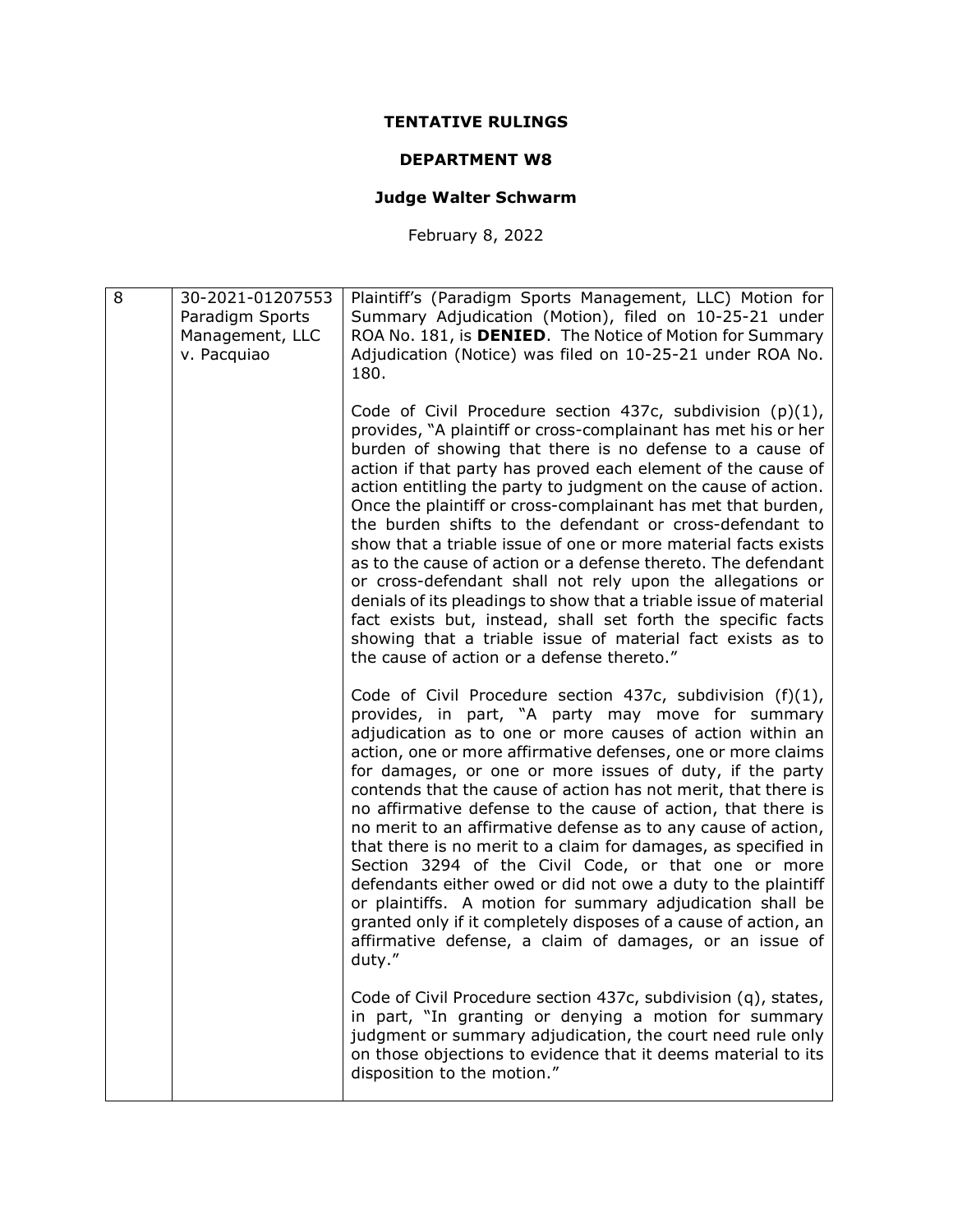|  | Aguilar v. Atlantic Richfield Co. (Aguilar) (2001) 25<br>Cal.4 <sup>th</sup> 826, 850-851, states, "Second, and generally, the<br>party moving for summary judgment bears an initial burden<br>of production to make a prima facie showing of the<br>nonexistence of any triable issue of material fact; if he carries<br>his burden of production, he causes a shift, and the opposing<br>party is then subjected to a burden of production of his own<br>to make a prima facie showing of the existence of a triable<br>issue of material fact. Although not expressly, the 1992 and<br>1993 amendments impliedly provide in this regard for a<br>burden of production as opposed to a burden of persuasion.<br>A burden of production entails only the presentation of<br>'evidence.' (Evid. Code, § 110.) A burden of persuasion,<br>however, entails the 'establish[ment]' through such evidence<br>of a 'requisite degree of belief.' (Id., § 115.) It would make<br>little, if any, sense to allow for the shifting of a burden of<br>persuasion. For if the moving party carries a burden of<br>persuasion, the opposing party can do nothing other than<br>concede. Further, although not expressly, the 1992 and 1993<br>amendments impliedly provide for a burden of production to<br>make a prima facie showing. A prima facie showing is one<br>that is sufficient to support the position of the party in<br>question. [Citation.]" (Italics in Aguilar; Footnotes 13 and<br>14 omitted.) |
|--|---------------------------------------------------------------------------------------------------------------------------------------------------------------------------------------------------------------------------------------------------------------------------------------------------------------------------------------------------------------------------------------------------------------------------------------------------------------------------------------------------------------------------------------------------------------------------------------------------------------------------------------------------------------------------------------------------------------------------------------------------------------------------------------------------------------------------------------------------------------------------------------------------------------------------------------------------------------------------------------------------------------------------------------------------------------------------------------------------------------------------------------------------------------------------------------------------------------------------------------------------------------------------------------------------------------------------------------------------------------------------------------------------------------------------------------------------------------------------------------------------------|
|  | Binder v. Aetna Life Ins. Co. (1999) 75 Cal.App.4th 832, 838<br>(Binder), states, "Although summary judgment might no<br>longer be considered a 'disfavored' procedure, [citation], the<br>rule continues that the moving party's evidence must be<br>strictly construed, while the opposing party's evidence must<br>be liberally construed." "On a summary judgment motion,<br>the court must therefore consider what inferences favoring<br>the opposing party a factfinder could reasonably draw from<br>the evidence. While viewing the evidence in this manner, the<br>court must bear in mind that its primary function is to identify<br>issues rather than to determine issues. [Citation.]" (Id., at<br>p. 839.)                                                                                                                                                                                                                                                                                                                                                                                                                                                                                                                                                                                                                                                                                                                                                                              |
|  | Cole v. Town of Los Gatos (2012) 205 Cal.App.4th 749, 756-<br>757, provides, "The plaintiff can defeat a defense motion for<br>summary judgment by showing either that the defense<br>evidence itself permits conflicting inferences as to the<br>existence of the specified fact, or by presenting additional<br>evidence of its existence. [Citation.] The dispositive question<br>in all cases is whether the evidence before the court, viewed<br>as a whole, permits only a finding favorable to the defendant<br>with respect to one or more necessary elements of the<br>plaintiff's claims-that is, whether it negates an element of<br>the claim 'as a matter of law.' [Citation.]"                                                                                                                                                                                                                                                                                                                                                                                                                                                                                                                                                                                                                                                                                                                                                                                                            |
|  | " 'The pleadings delimit the issues to be considered on a<br>motion for summary judgment. [Citation.]' [Citation.] Thus,<br>a 'defendant moving for summary judgment need address                                                                                                                                                                                                                                                                                                                                                                                                                                                                                                                                                                                                                                                                                                                                                                                                                                                                                                                                                                                                                                                                                                                                                                                                                                                                                                                       |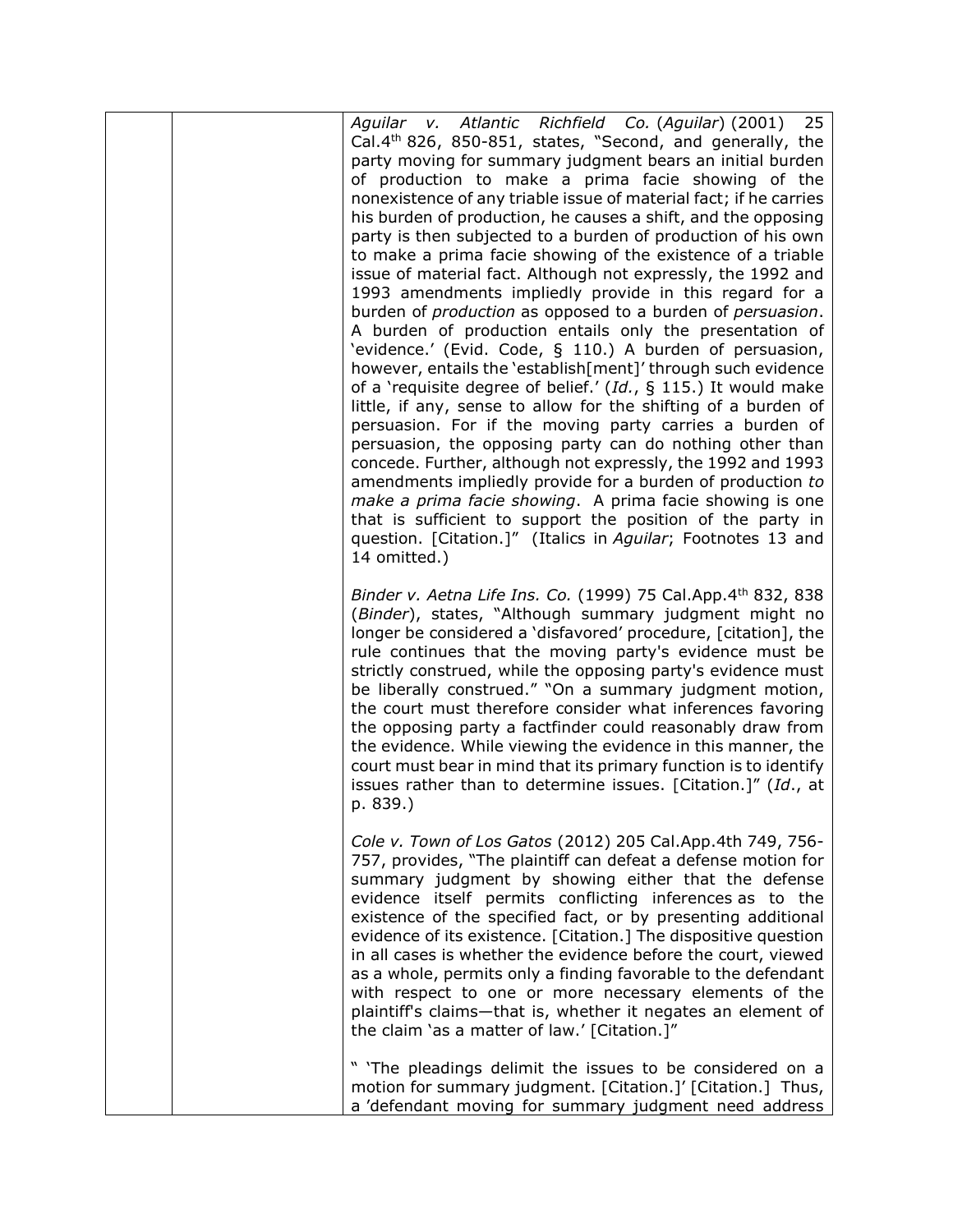| only the issues raised by the complaint; the plaintiff cannot<br>bring up new, unpleaded issues in his or her opposing<br>papers.' [Citation.] 'To create a triable issue of material fact,<br>the opposition evidence must be directed to issues raised by<br>the pleadings. [Citation.] If the opposing party's evidence<br>would show some factual assertion, legal theory, defense or<br>claim not yet pleaded, that party should seek leave to amend<br>the pleadings before the hearing on the summary judgment<br>motion. [Citations.]' [Citation.] '[T]he pleadings "delimit the<br>scope of the issues" to be determined and "[t]he complaint<br>measures the materiality of the facts tendered in a<br>defendant's challenge to the plaintiff's cause of action."<br>[Citation.] [Plaintiff's] separate statement of material facts is<br>not a substitute for an amendment of the complaint.<br>[Citation.]' [Citation.]" (Laabs v. City of Victorville (2008)<br>163 Cal.App.4 <sup>th</sup> 1242, 1253.)                                                                                                                              |
|----------------------------------------------------------------------------------------------------------------------------------------------------------------------------------------------------------------------------------------------------------------------------------------------------------------------------------------------------------------------------------------------------------------------------------------------------------------------------------------------------------------------------------------------------------------------------------------------------------------------------------------------------------------------------------------------------------------------------------------------------------------------------------------------------------------------------------------------------------------------------------------------------------------------------------------------------------------------------------------------------------------------------------------------------------------------------------------------------------------------------------------------------|
| Lilienthal & Fowler v. Superior Court (1993) 12 Cal.App.4th<br>1848, 1854-1855 (Lilienthal) states, "In our judgment the<br>clearly articulated legislative intent of section<br>437c,<br>subdivision (f), is effectuated by applying the section in a<br>manner which would provide for the determination on the<br>merits of summary adjudication motions involving separate<br>and distinct wrongful acts which are combined in the same<br>cause of action. To rule otherwise would defeat the time and<br>cost saving purposes of the amendment and allow a cause of<br>action in its entirety to proceed to trial even where, as here,<br>a separate and distinct alleged obligation or claim may be<br>summarily defeated by summary adjudication. Accordingly,<br>we hold that under subdivision (f) of section 437c, a party<br>may present a motion for summary adjudication challenging<br>a separate and distinct wrongful act even though combined<br>with other wrongful acts alleged in the same cause of action."<br>(Footnote 4 omitted)                                                                                          |
| Blue Mountain Enterprises, LLC. v. Owen, (Jan. 10, 2022 as<br>modified Jan. 19, 2022 A157054; (2022 WL 263398; This<br>case appears to be published.) --- Cal.Rptr.3d---) at p. 6<br>(Blue Mountain), provides, "Owen first contends that Blue<br>Mountain was not entitled to summary adjudication of its<br>claim for breach of contract because its motion did not fully<br>resolve the cause of action. Owen observes that Blue<br>Mountain's claim was predicated on both the alleged breach<br>of the customer nonsolicitation covenant as well as breach of<br>against solicitation of Blue<br>covenant<br>Mountain<br>the<br>employees. Owen relies on Code of Civil Procedure section<br>437c, subdivision $(f)(1)$ , which provides that a summary<br>adjudication motion may be granted 'only if it completely<br>disposes of a cause of action, an affirmative defense, a claim<br>for damages, or an issue of duty.' (Italics added.) [¶] A<br>recognized exception to the statutory language above holds<br>that where two or more separate and distinct wrongful acts<br>are combined in the same cause of action in a complaint, a |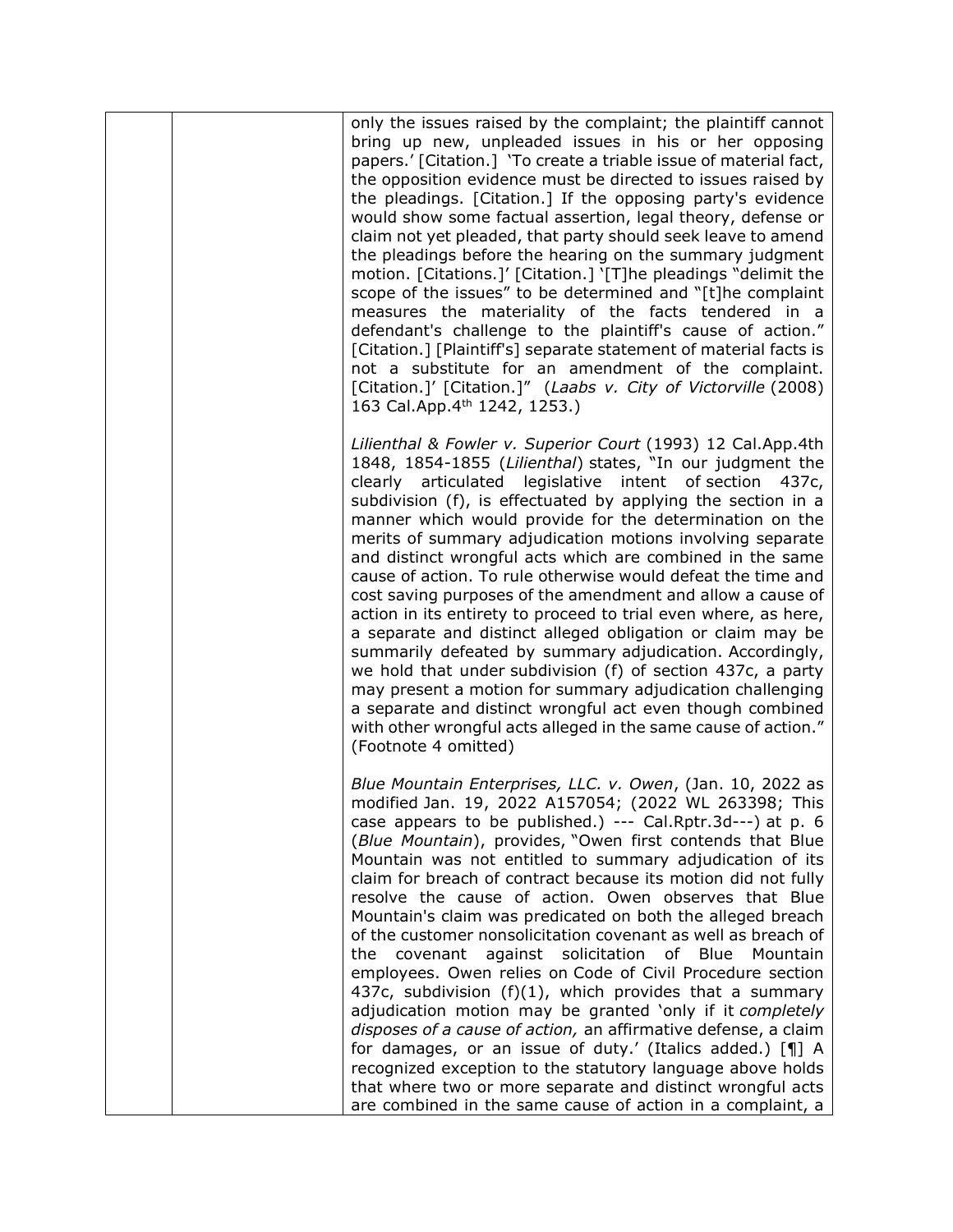|  | party may present a summary adjudication motion that<br>pertains to some, but not all, of the separate and distinct<br>wrongful acts. [Citation.] That is because each separate and<br>distinct wrongful act is an invasion of a separate and distinct<br>primary right, and each violation of a primary right is a<br>separate and distinct 'cause of action' $-$ regardless of how<br>the claim is presented in the complaint. [Citation.] Thus, to<br>the extent the FAC's first cause of action alleged separate<br>and distinct contractual violations, Blue Mountain was<br>entitled to present a motion for summary adjudication as to<br>any alleged violation. [Citation.] [¶] We have no difficulty<br>concluding that Blue Mountain's customer solicitation claim<br>and employee solicitation claim involve two different primary<br>rights: Blue Mountain's right to enjoy and preserve the<br>customer goodwill it had acquired from Owen, and its right<br>to be free from interference with its employment<br>relationships. Both primary rights are contractual and were<br>conferred by two different provisions in the Employee<br>Agreement. The solicitation of Blue Mountain's customers<br>thus invaded a different right and constituted a 'separate and<br>distinct' wrongful act from the solicitation of Blue Mountain's<br>employees. [Citation.] Though the breaches were pleaded<br>together in a single cause of action, they involve allegations<br>of separate and distinct wrongful acts and damages.<br>Consequently, the trial court did not abuse its discretion in<br>addressing the discrete customer solicitation claim by way of<br>summary adjudication." |
|--|-----------------------------------------------------------------------------------------------------------------------------------------------------------------------------------------------------------------------------------------------------------------------------------------------------------------------------------------------------------------------------------------------------------------------------------------------------------------------------------------------------------------------------------------------------------------------------------------------------------------------------------------------------------------------------------------------------------------------------------------------------------------------------------------------------------------------------------------------------------------------------------------------------------------------------------------------------------------------------------------------------------------------------------------------------------------------------------------------------------------------------------------------------------------------------------------------------------------------------------------------------------------------------------------------------------------------------------------------------------------------------------------------------------------------------------------------------------------------------------------------------------------------------------------------------------------------------------------------------------------------------------------------------------------------------------------------------|
|  | Issue No. 1-"[T]he branch of Paradigm's First Cause<br>of Action for breach of contract seeking damages for<br>the \$3.3 million purse advance that Pacquiao admits<br>he received and has retained." (Notice; 2:8-9.)                                                                                                                                                                                                                                                                                                                                                                                                                                                                                                                                                                                                                                                                                                                                                                                                                                                                                                                                                                                                                                                                                                                                                                                                                                                                                                                                                                                                                                                                              |
|  | The Motion states, ". Paradigm is also seeking<br>circumscribed summary adjudication with respect to its First<br>Cause of Action for breach of contract, particularly, that<br>branch of the claim which seeks damages for Pacquiao's<br>retention of the \$3.3 million purse advance.4 Nevertheless,<br>because Paradigm is asking the Court to dispose of a distinct<br>alleged wrong -- i.e., Pacquiao's retention of the \$3.3 million<br>purse advance -- summary adjudication is available with<br>respect to Paradigm's breach of contract claim insofar as it<br>seeks recovery for the purse advance." (Motion; 9:7-<br>12.) The Motion explains, "Paradigm's claim against<br>Pacquiao for breach of contract based upon his retention of<br>the \$3.3 million purse advance is established by the<br>undisputed evidence." (Motion; 10:10-11.) The Motion                                                                                                                                                                                                                                                                                                                                                                                                                                                                                                                                                                                                                                                                                                                                                                                                                               |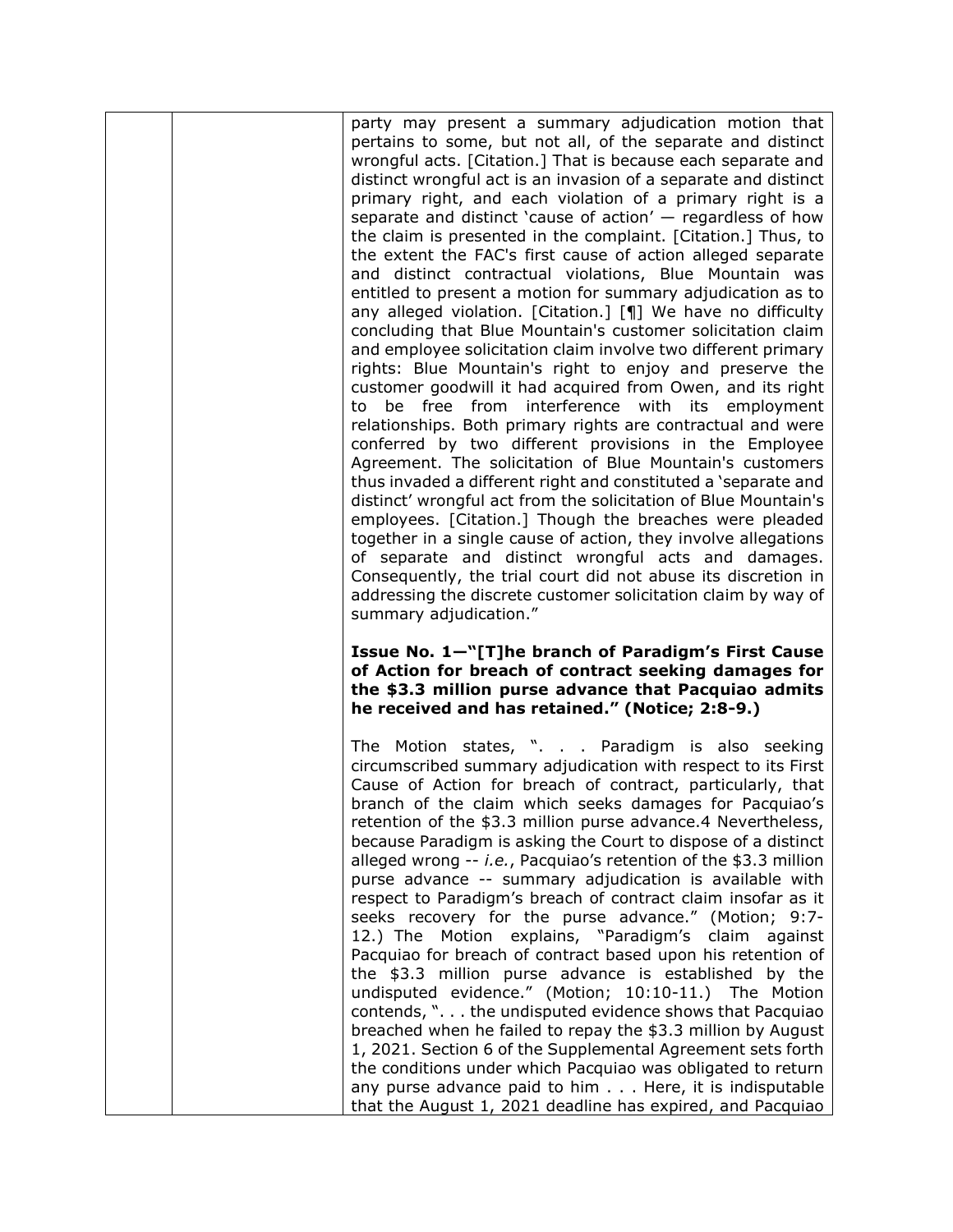|  | has not repaid the \$3.3 million. That failure constitutes a<br>clear breach of Section 6 of the Supplemental Agreement."<br>(Motion; 12:8-19.) The Motion specifically moves for the<br>summary adjudication based on Defendant's (Emanuel<br>Dapidran Pacquiao) failure to repay \$3.3 million by the 8-1-<br>21 deadline.                                                                                                                                                                                                                                                                                                                                                                                                                                                                                                                                                                                                                                                                                                                                                                                                                                                                                                                                                                                |
|--|-------------------------------------------------------------------------------------------------------------------------------------------------------------------------------------------------------------------------------------------------------------------------------------------------------------------------------------------------------------------------------------------------------------------------------------------------------------------------------------------------------------------------------------------------------------------------------------------------------------------------------------------------------------------------------------------------------------------------------------------------------------------------------------------------------------------------------------------------------------------------------------------------------------------------------------------------------------------------------------------------------------------------------------------------------------------------------------------------------------------------------------------------------------------------------------------------------------------------------------------------------------------------------------------------------------|
|  | Defendant's Opposition to Plaintiff Paradigm Sports<br>Management, LLC's Motion for Summary Adjudication<br>(Opposition), filed on 1-25-22 under ROA No. 246, states,<br>"In addition, the 'branch' of PSM's breach of contract cause<br>of action it seeks summary adjudication on goes beyond<br>mere improper claim splitting in that it was not even one of<br>the theories of liability alleged in PSM's Complaint.<br>Simply put, the Court cannot order summary adjudication on<br>a cause of action not yet pleaded, or on a cause of action<br>that does not exist." (Opposition; 11:13-18.)                                                                                                                                                                                                                                                                                                                                                                                                                                                                                                                                                                                                                                                                                                       |
|  | The parties do not dispute that Plaintiff and Defendant<br>entered into the following agreements: (1) On 2-8-20,<br>Plaintiff and Defendant entered into the Partnership<br>Contract. (Defendant's Separate Statement (DSS) filed on 1-<br>25-22 under ROA No. 244, Fact No. 3; (10-22-21 Burstein<br>Declaration filed on 10-29-21 under ROA No. 23 (Burstein<br>Decl., ¶ 9 (Attar Decl., ¶ 14 and Exhibit 4.).); (2) On 10-11-<br>20, Plaintiff and Defendant entered an Amended Partnership<br>Agreement. (DSS Fact No. 6; (Burstein Decl., 19 (Attar<br>Decl., ¶ 34 and Exhibit 13.).); and (3) On 10-23-20, Plaintiff<br>Defendant<br>entered<br>and<br>into<br>Supplemental<br>$a \rightarrow$<br>Agreement. (DSS Fact No. 7; (Burstein Decl., 19 (Attar<br>Decl., $\P$ 34 and Exhibit 14.).)                                                                                                                                                                                                                                                                                                                                                                                                                                                                                                         |
|  | Section 6 of the Supplemental Agreement states in part,<br>"Purse Advance: Paradigm shall transfer Four Million United<br>States Dollars to MP as an Advance ('Purse<br>Advance.') Two Million U.S. Dollars shall be received<br>by MP and paid by Paradigm upon signing of this<br>agreement. The balance of the Two Million U.S. Dollars<br>shall be paid by Paradigm to MP on or before November 6,<br>2020 The second half of the Purse Advance constitutes<br>a bonus and its non-provision, despite Paradigm's best<br>efforts, shall not be considered a material breach of this<br>Agreement. $\ldots$ [¶] In exchange for the<br>Purse<br>Advance, MP shall make repayments totaling Four Million<br>United States Dollars (\$4,000,000.00) in full or in part within<br>five $(5)$ days in case of: $(1)$ MP's receipt of funds as either<br>a signing bonus before his next professional boxing fight or<br>fight purse following his next professional boxing fight, or<br>(2) MP's receipt of funds from any business or source of<br>income or employment earned through the efforts of<br>Paradigm, or $(3)$ August 1, 2021, or $(4)$ MP's material<br>breach resulting to the termination of this Agreement." (DSS<br>Fact No. 7; (Burstein Decl., $\P$ 9 (Attar Decl., $\P$ 34 and Exhibit |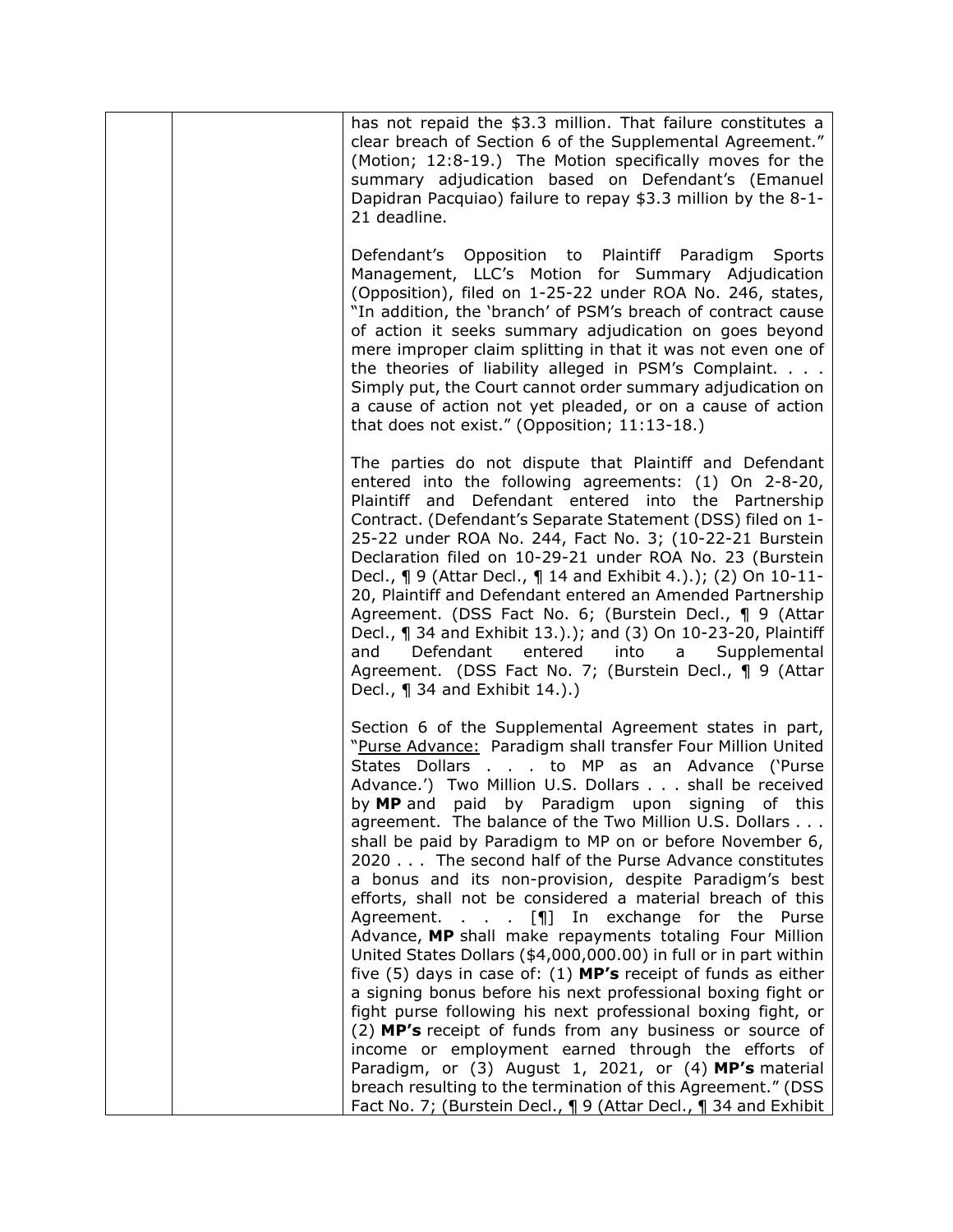| 14); Underscore<br>Supplemental<br>emphasis<br>and<br>in<br>Agreement.).)                                                                                                                                                                                                                                                                                                                                                                                                                                                                                                                                                                                                                                                                                                                                                                                                                                                    |
|------------------------------------------------------------------------------------------------------------------------------------------------------------------------------------------------------------------------------------------------------------------------------------------------------------------------------------------------------------------------------------------------------------------------------------------------------------------------------------------------------------------------------------------------------------------------------------------------------------------------------------------------------------------------------------------------------------------------------------------------------------------------------------------------------------------------------------------------------------------------------------------------------------------------------|
| Maxwell v. Dolezal (2014) 231 Cal.App.4th 93, 97-98, "To<br>establish a cause of action for breach of contract, the plaintiff<br>must plead and prove (1) the existence of the contract, (2)<br>the plaintiff's performance or excuse for nonperformance, (3)<br>the defendant's breach, and (4) resulting damages to the<br>plaintiff. [Citations.]"                                                                                                                                                                                                                                                                                                                                                                                                                                                                                                                                                                        |
| Plaintiff has provided evidence that there was contract<br>between the parties (DSS Fact Nos. 3, 6, and 7), that Plaintiff<br>performed by paying \$3.3 million to Defendant as part of the<br>Purse Advance (DSS Fact Nos. 12, 13, and 15), that<br>Defendant breached the agreement by failing to repay the<br>\$3.3 million by 8-1-21 (DSS Fact Nos. 19 and 20, and that<br>Plaintiff was harmed (DSS Fact Nos. 19 and 20.)                                                                                                                                                                                                                                                                                                                                                                                                                                                                                               |
| Paragraph 64 of the Complaint, filed on 6-25-21 under ROA<br>No. 2, pleads, "Pacquiao breached Section 6 of the<br>Partnership Agreement, as amended by the Supplemental<br>Agreement, by failing to reimburse the \$3.3 million advance<br>issued to him pursuant to the terms requiring that he return<br>it within five days of, among other things, a material breach<br>of the Partnership Agreement." Paragraph 60 of the<br>Complaint describes Defendant's other alleged breaches of<br>the agreements between the parties. Paragraph 66 of the<br>Complaint requests ". actual damages in an amount to be<br>determined at a hearing, but no less that \$20 million<br>." Paragraph 66 of the Complaint does not allocate a specific<br>amount of damages to a specific alleged breach. Instead,<br>paragraph 66 of the Compliant requests \$20 million in<br>damages for all of the alleged breaches by Defendant. |
| Paragraph 64 of the Complaint does not allege a breach of<br>Section 6 of the Supplemental Agreement based on<br>Defendant's failure to repay the \$3.3 million by 8-1-<br>21. Paragraph 64 does not plead a breach based on the 8-<br>1-21 repayment date. Consequently, the Complaint does not<br>allege a separate and distinct wrongful act within the<br>meaning of Lililenthal and Blue Mountain based on the 8-1-<br>21 repayment date.                                                                                                                                                                                                                                                                                                                                                                                                                                                                               |
| As to the allegation of whether there was a material breach,<br>the failure to repay is dependent upon whether Defendant<br>breached the agreements. That is, Supplemental agreement<br>requires repayment if there is a material breach of some<br>other term.                                                                                                                                                                                                                                                                                                                                                                                                                                                                                                                                                                                                                                                              |
| Since the Complaint does not plead a separate and distinct<br>contractual violation as to the repayment of the \$3.3 million<br>Purse Advance, the Lilienthal and Great Mountain exception<br>to Code of Civil Procedure section 437, subdivision $(f)(1)$ ,                                                                                                                                                                                                                                                                                                                                                                                                                                                                                                                                                                                                                                                                 |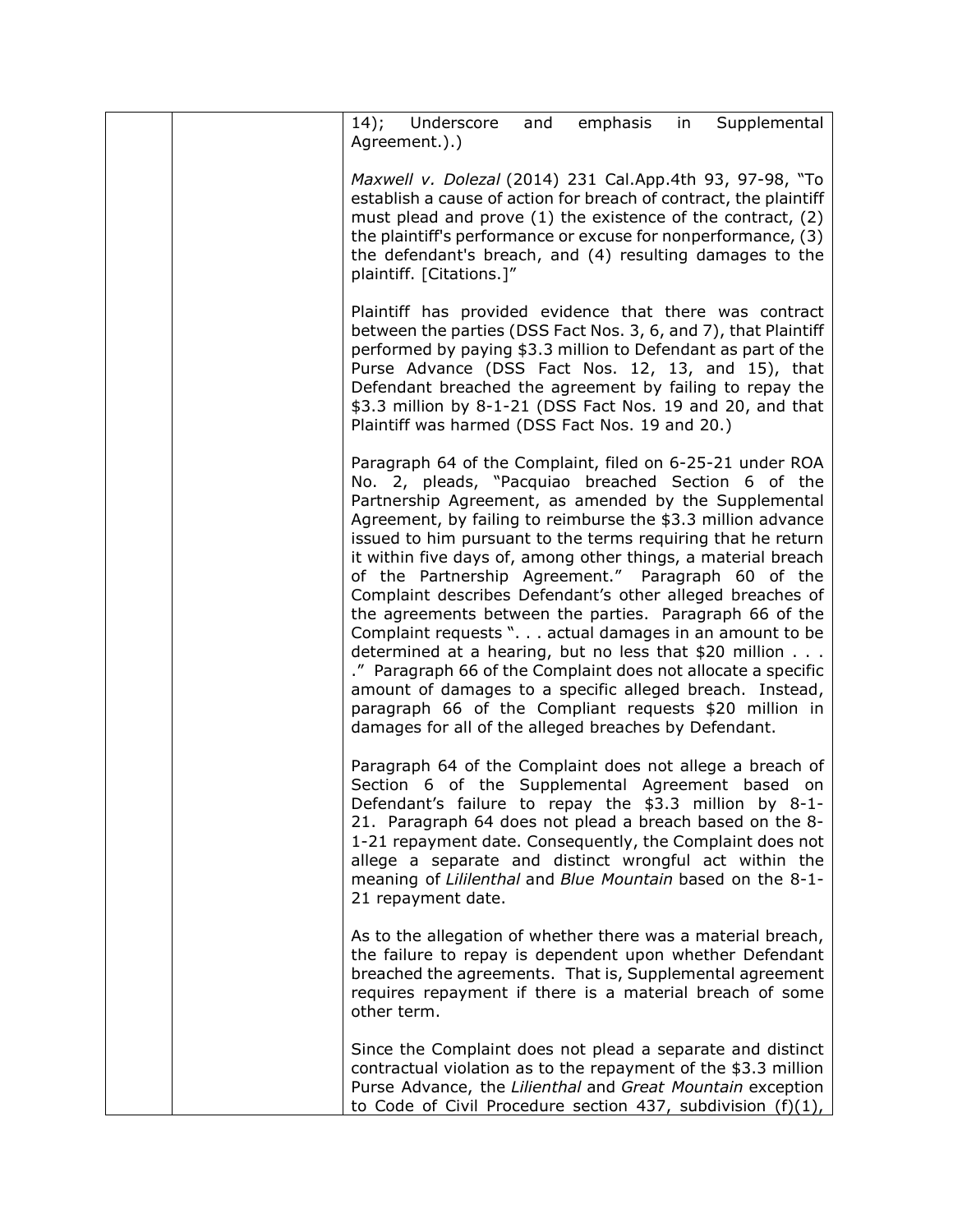| does not apply. In other words, summary adjudication will<br>not completely dispose of Plaintiff's breach of contract cause<br>of action. Therefore, the court <b>DENIES</b> the Motion for<br>Summary Adjudication as to Issue No. 1 for this reason.                                                                                                                                                                                                                                                                                                                                                                                                                                                                                                                                                                                                                                                                                                                                                                                                                                                                                                                                                                 |
|------------------------------------------------------------------------------------------------------------------------------------------------------------------------------------------------------------------------------------------------------------------------------------------------------------------------------------------------------------------------------------------------------------------------------------------------------------------------------------------------------------------------------------------------------------------------------------------------------------------------------------------------------------------------------------------------------------------------------------------------------------------------------------------------------------------------------------------------------------------------------------------------------------------------------------------------------------------------------------------------------------------------------------------------------------------------------------------------------------------------------------------------------------------------------------------------------------------------|
| Further, the Motion asserts, "In all events, Pacquiao has<br>unequivocally admitted in a pleading that he received, at a<br>minimum, \$3 million of the purse advance, which is deemed<br>a judicial admission binding upon him." (Motion; 11:4-<br>6.) Plaintiff relies on paragraph 53 of Defendant's Cross-<br>Complaint, filed on 7-30-21 under ROA No. 112, which<br>pleads, "On or about October 23, 2020, the USD \$1.7 million<br>in cash brought by PSM in September 2020 was officially<br>relinguished to Pacquiao as the first installment of the USD<br>\$4 million advance from PSM. After that, Pacquiao received<br>approximately P49 million Philippine Pesos, roughly<br>equivalent to USD \$1.3 million at the time of delivery. In<br>total, PSM therefore transferred only the equivalent of USD<br>\$3 million to Pacquiao (USD \$3.3 million less \$300,000 paid<br>to Pacquiao's business manager, Arnold Vegafria). To date,<br>Pacquiao has not received the full USD \$4 million promised<br>to him by PSM in the Second PSM Agreement and the<br>Supplement to Second PSM Agreement, even though he was<br>to receive the full USD \$4 million by November 6,<br>2020." (DSS Fact No. 18.) |
| The Opposition responds, "Whether PSM's failure to furnish<br>the required Purse Advance is deemed a material breach is<br>not the issue. Rather, the issue is whether PSM performed<br>its \$4,000,000 payment obligations under the agreement to<br>trigger Pacquiao's repayment obligations, because the<br>obligations are expressly conditioned 'in exchange for the<br><b>Purse Advance,'</b> defined as $$4,000,0000$ . (Ex. A, at $§$ 6)<br>(emphasis added); see Civ. Code. § 1434 (obligations are<br>conditional when they depend on the occurrence of an<br>event). Because it is undisputed that Pacquiao did not<br>receive the full \$4,000,000 Purse Advance, PSM did not<br>perform its obligations under Paragraph 6, and Pacquiao's<br>obligations to 'make repayments <b>totaling</b> Four Million<br>United States Dollars' was never triggered. (Ex. A, at § 6)<br>(emphasis added). This alone requires the Court to deny<br>PSM's Motion." (Opposition; 17:17:18-26 (Emphasis, italics,<br>and underscore in Opposition.).)                                                                                                                                                                    |
| Here, Defendant has presented a viable interpretation of<br>Section 6 which creates a triable issue of material facts as to<br>whether Plaintiff performed under Section 6 of the<br>Supplemental Agreement. Defendant's interpretation that<br>Section 6 does not require repayment until Defendant<br>receives the entire \$4 million is a viable interpretation as to<br>whether<br>Plaintiff<br>performed.<br>Plaintiff conceded<br>that<br>Defendant has only received \$3.3 million. (DSS Fact Nos. 15<br>and 16.) Also, Plaintiff has not provided evidence that it used                                                                                                                                                                                                                                                                                                                                                                                                                                                                                                                                                                                                                                        |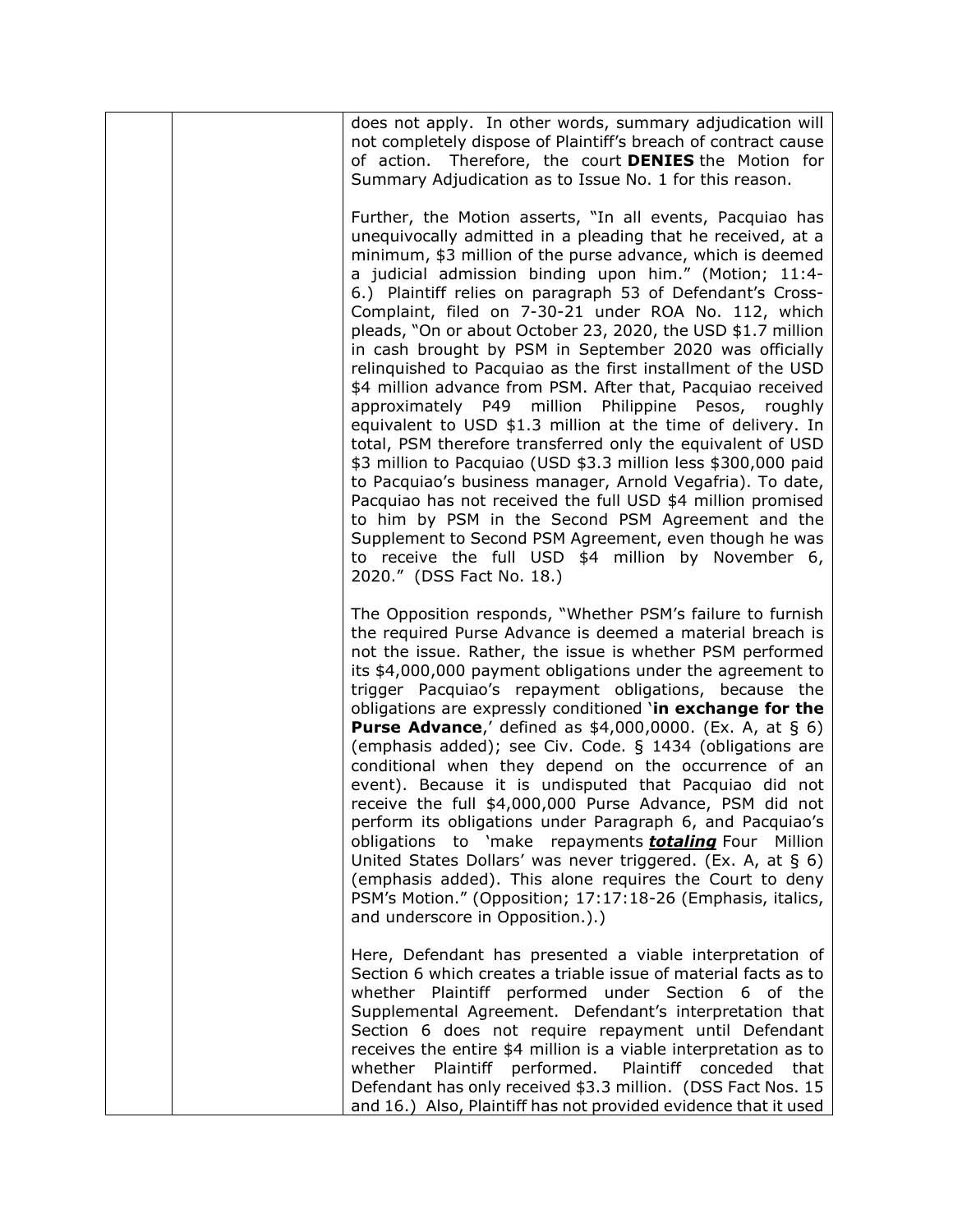| its best efforts to provide the second half of the Purse<br>Advance. Therefore, the court DENIES the Motion for<br>Summary Adjudication as to Issue No. 1 because there is a<br>triable issue of material fact as to Plaintiff's performance.                                                                                                                                                                                                                                                                                                                                                                                                                                                                                                                                                                                                                                                                                                                                                                                                                                                                                                                                                                                                                                                                                                                                                                                                                                                                                                                                                                                                                                                                                                                                                                                                                                                                                                                                                                                                                                                                                                                                                                        |
|----------------------------------------------------------------------------------------------------------------------------------------------------------------------------------------------------------------------------------------------------------------------------------------------------------------------------------------------------------------------------------------------------------------------------------------------------------------------------------------------------------------------------------------------------------------------------------------------------------------------------------------------------------------------------------------------------------------------------------------------------------------------------------------------------------------------------------------------------------------------------------------------------------------------------------------------------------------------------------------------------------------------------------------------------------------------------------------------------------------------------------------------------------------------------------------------------------------------------------------------------------------------------------------------------------------------------------------------------------------------------------------------------------------------------------------------------------------------------------------------------------------------------------------------------------------------------------------------------------------------------------------------------------------------------------------------------------------------------------------------------------------------------------------------------------------------------------------------------------------------------------------------------------------------------------------------------------------------------------------------------------------------------------------------------------------------------------------------------------------------------------------------------------------------------------------------------------------------|
| Based on the above, the court <b>DENIES</b> the Motion for<br>Summary Adjudication as to Issue No. 1.                                                                                                                                                                                                                                                                                                                                                                                                                                                                                                                                                                                                                                                                                                                                                                                                                                                                                                                                                                                                                                                                                                                                                                                                                                                                                                                                                                                                                                                                                                                                                                                                                                                                                                                                                                                                                                                                                                                                                                                                                                                                                                                |
| Issue No. 2-"[O]n Paradigm's Third Cause of Action<br>for unjust enrichment arising from Pacquiao's having<br>kept the \$3.3 million purse advance past August 1,<br>2021." (Notice; 2:10-11.)                                                                                                                                                                                                                                                                                                                                                                                                                                                                                                                                                                                                                                                                                                                                                                                                                                                                                                                                                                                                                                                                                                                                                                                                                                                                                                                                                                                                                                                                                                                                                                                                                                                                                                                                                                                                                                                                                                                                                                                                                       |
| Durell v. Sharp Healthcare (2010) 183 Cal.App.4th 1350,<br>1370 (Durell), provides, " '[T]here is no cause of action in<br>California for unjust enrichment.' [Citations.] Unjust<br>enrichment is synonymous with restitution. [Citation.] [¶]<br>'There are several potential bases for a cause of action<br>seeking restitution. For example, restitution may be awarded<br>in lieu of breach of contract damages when the parties had<br>an express contract, but it was procured by fraud or is<br>unenforceable or ineffective for some reason. [Citations.]<br>Alternatively, restitution may be awarded where the<br>defendant obtained a benefit from the plaintiff by fraud,<br>duress, conversion, or similar conduct. In such cases, the<br>plaintiff may choose not to sue in tort, but instead to seek<br>restitution on a quasi-contract theory. [Citations.] In<br>such cases, where appropriate, the law will imply a contract<br>(or rather, a quasi-contract), without regard to the parties'<br>intent, in order to avoid unjust enrichment.' [Citation.] [¶]<br>'Under the law of restitution, "[a]n individual is required to<br>make restitution if he or she is unjustly enriched at the<br>expense of another. [Citations.] A person is enriched if the<br>person receives a benefit at another's expense. [Citation.]"<br>[Citation.] However, "[t]he fact that one person benefits<br>another is not, by itself, sufficient to require restitution. The<br>person receiving the benefit is required to make restitution<br>only if the circumstances are such that, as between the two<br>individuals, it is <i>unjust</i> for the person to retain it. [Citation.]"<br>[Citation.] As a matter of law, an unjust enrichment claim<br>does not lie where the parties have an enforceable express<br>contract. [Citation.] [¶] An unjust enrichment theory is<br>inapplicable because Durell alleges the parties entered into<br>express contracts." Perdue v. Crocker National Bank (1985)<br>38 Cal.3d 913, 922 (Perdue), states, "Plaintiff's third alleged<br>cause of action is derivative; its charge of unjust enrichment<br>depends upon a finding pursuant to some other cause of |
| action that the NSF charges were invalid or excessive."<br>"The elements of an unjust enrichment claim are the 'receipt<br>of a benefit and [the] unjust retention of the benefit at the<br>expense of another.'" (Peterson v. Cellco Partnership (2008)<br>164 Cal.App.4th 1583, 1593).                                                                                                                                                                                                                                                                                                                                                                                                                                                                                                                                                                                                                                                                                                                                                                                                                                                                                                                                                                                                                                                                                                                                                                                                                                                                                                                                                                                                                                                                                                                                                                                                                                                                                                                                                                                                                                                                                                                             |